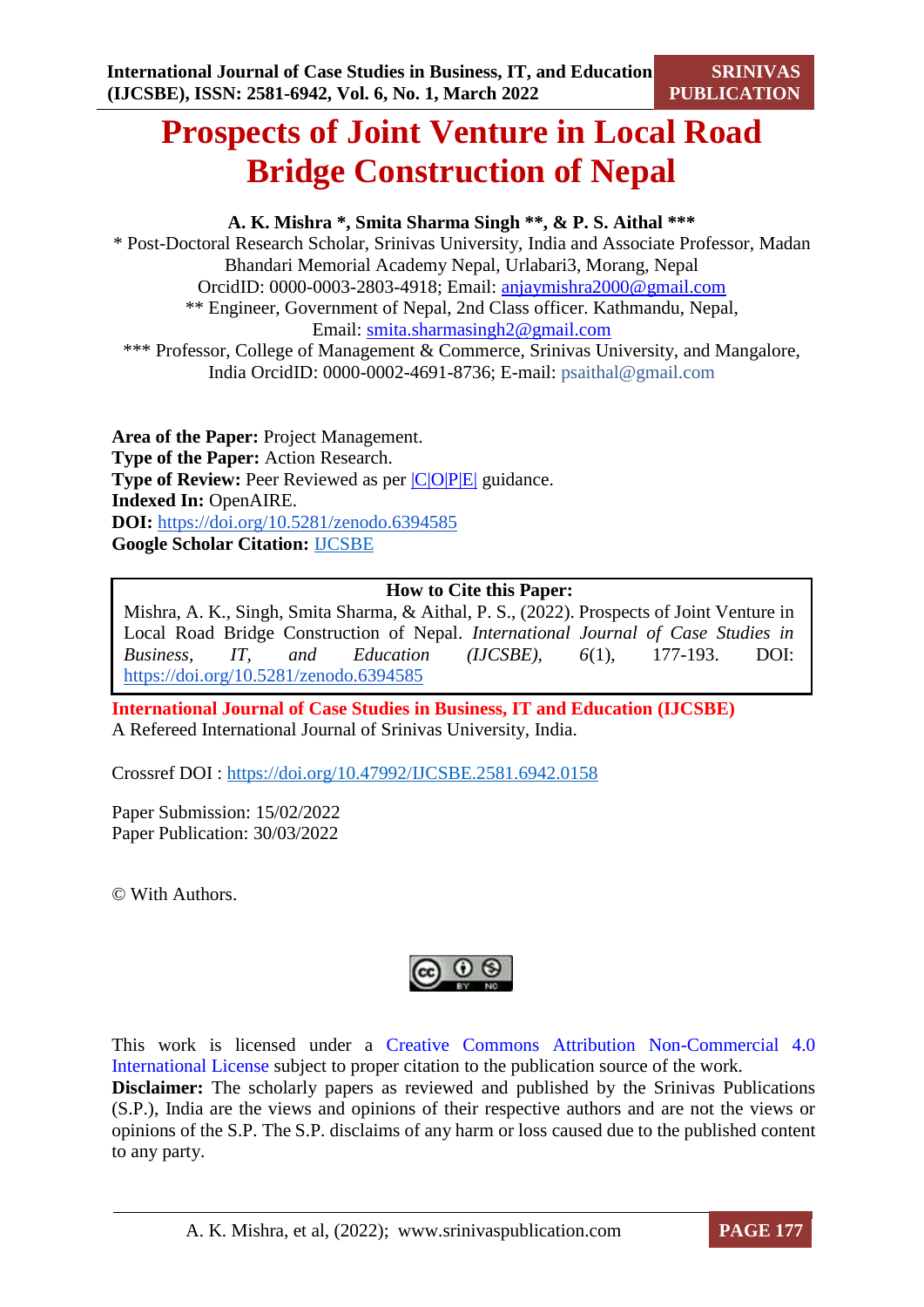## **Prospects of Joint Venture in Local Road Bridge Construction of Nepal**

**A. K. Mishra \*, Smita Sharma Singh \*\*, & P. S. Aithal \*\*\***

\* Post-Doctoral Research Scholar, Srinivas University, India and Associate Professor, Madan Bhandari Memorial Academy Nepal, Urlabari3, Morang, Nepal OrcidID: 0000-0003-2803-4918; Email: [anjaymishra2000@gmail.com](mailto:anjaymishra2000@gmail.com) \*\* Engineer, Government of Nepal, 2nd Class officer. Kathmandu, Nepal, Email: [smita.sharmasingh2@gmail.com](mailto:smita.sharmasingh2@gmail.com) \*\*\* Professor, College of Management & Commerce, Srinivas University, and Mangalore,

India OrcidID: 0000-0002-4691-8736; E-mail: psaithal@gmail.com

## **ABSTRACT**

**Purpose:** *The trend of forming a Joint Venture (JV) to enter into the bidding procedure is high in local road bridge construction (LRBC) in Nepal. As we know that the construction industry*  is complex, firms are facing a new type of problem in every next project. In such an *unpredictable working environment working jointly with different firms is a challenge. So, this study was carried out to analyze the prospects of JV in LRBC in Nepal.* 

**Design/Methodology/Approach:** *The study covers the bridges which are built by DoLIDAR under different projects. Various data collection tools were used for the study. Primary data were collected from a questionnaire survey, sample bridges of DoLIDAR, field observations, and focus group discussions. Secondary data were collected from reports, journals of previous studies, and trends of JV formation in international constructions. Strength Weakness Opportunity and Threat (SWOT) analysis based on a questionnaire survey was also carried out.*

**Findings/Result:** *It was also found that to fulfill the gap between the documentation and implementation of JV, a policy is required. As the client's intention for provision of JV is the actual requirement of the project, no to change the scope and scale of contractors so, JV must be formed and followed as per the requirement of the project. Joint ventures should make a detailed agreement among themselves clarifying the roles and responsibilities of each partner, usage of the resources, and the implementation of the project. For the proper management of JV, a management committee should be formed which shall manage the working team and resources suitably as per the requirement for the project. The presence of at least one partner from each partner in every meeting should be made mandatory by the client. A separate policy should be formulated focusing on detailed agreement clause, institutional arrangement for better functioning of JV. The database system of active contractors should be maintained by MoPIT which shall be used as a major tool while evaluating as well as awarding contracts.*

**Originality/Value:** *The scope of this study is to identify the practice and prospects of JV's in LRBC. It addresses the understanding of clients and contractors about the JV. The study area covers the bridges built by DoLIDAR funded by GoN, SDC, World Bank (WB), Asian Development Bank (ADB), etc. The study includes local bridges built in DRCN roads covering the Himalayan region, mountain region, and Terai region.*

*The study outcome is significant for the construction stakeholder to overcome the challenges of JV for taking the benefits of JV. The study is significant for policymakers for formulating policies to reduce the problems of JV.*

**Paper Type:** *Action Research* 

**Keywords:** Joint ventures, Bridge construction, Regulations, Bidding document, Prospects of JV.

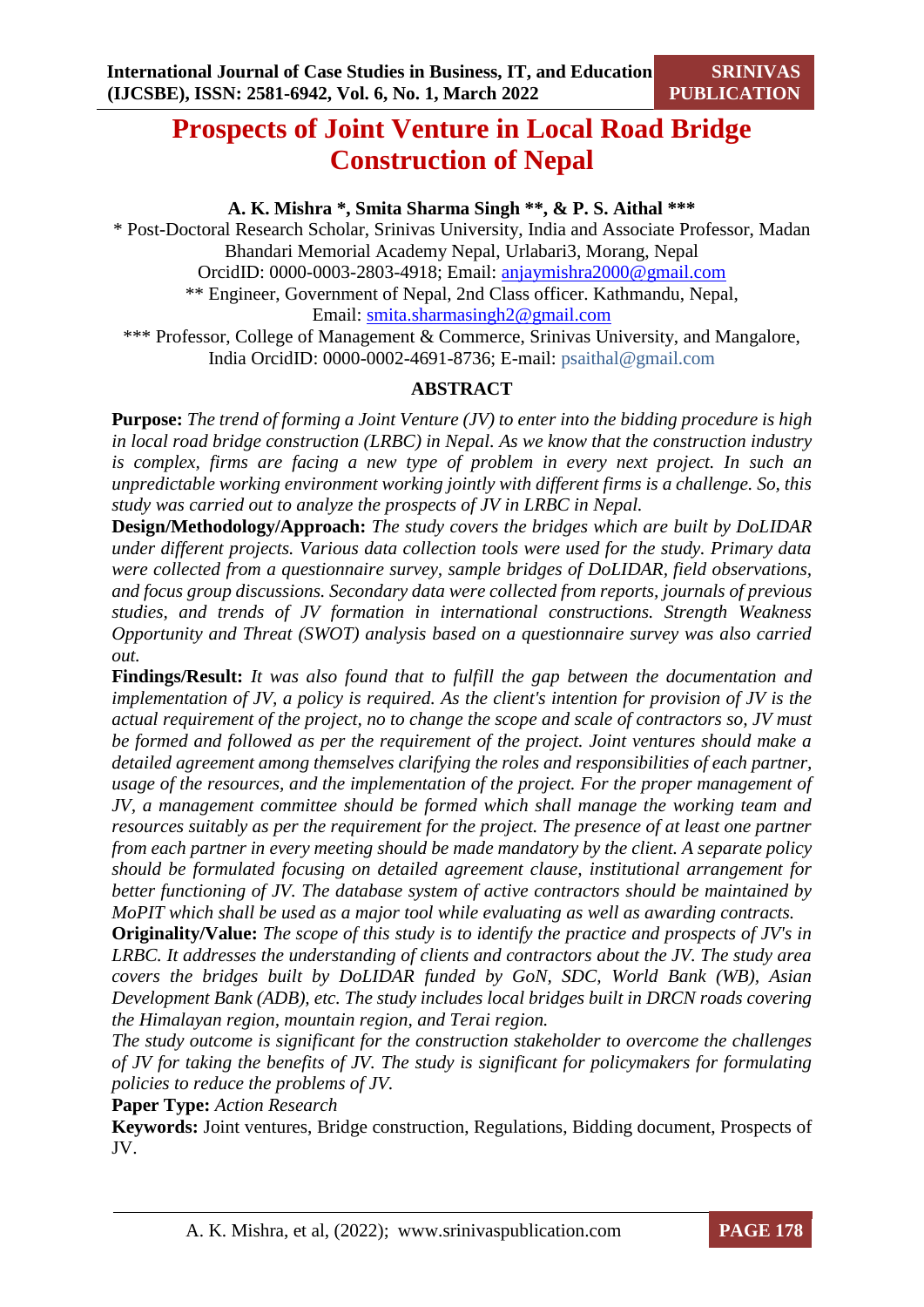#### **1. INTRODUCTION :**

The development industry is one of the most capricious and troublesome climates to work and development projects are itself perplexing and refined in nature (Mishra, 2020) [1]. With the development business acquiring energy, JV is turning into an inexorably famous way for workers for hire to speed up their recuperation. Going into a JV with another organization can furnish a worker for hire with admittance to another market, new structure procedures or innovation, or extra financing or holding limit. In different occurrences, a JV accomplice could bring required client contacts, minority possession capability, or other helpful characteristics. In any case, as invaluable as a JV may be, it likewise presents chances. Truth be told, going into a JV regularly is contrasted with entering a marriage, the prizes can be extraordinary, yet so can the sorrows if the accomplices are not appropriate for one another (Cowell, et al., 2013) [2].

A JV is a system used to answer the particular business peculiarities, for example, admittance to new business sectors, explicit government strategy business limit, innovation move, or economies of scale. First off, workers for hire are continually presented with such dangers as work debates, work stoppages, and questionable subcontractors. They should lay out a decent agreement cost in light of good guesses to finish the undertaking. They should have the option to prepare their labor force to once in a while distant new area. An awful climate and poor financial circumstances likewise influence them. These gamble factors make development organizations more helpless to disappointment than organizations in most different businesses. One way that workers for hire can more readily contend and fill in this unique climate is by framing a joint endeavor. A joint endeavor is a plan wherein at least two project workers can consolidate their gifts and assets to more readily contend in a specific market. This union might be framed to finish a singular projector an endless number of activities over the long run. Albeit many advantages are related to framing a joint endeavor, numerous potential entanglements additionally can make this an unbeneficial game plan for the worker for hire. Now, it is time to develop a virtual joint venture [3].

#### **2. PROBLEM STATEMENT :**

The construction industry is a unique, complex, and sophisticated industry. The industry needs high expertise to overcome its challenges. Single firms are not able to meet the required resources and expertise to perform their expected outcome. The industry is demanding though it is dangerous and dirty, however, the construction managers are performing their level best to make it professional, progressive, and productive for which several entities combine to perform as a single unit under one roof as JV. This trend is high in LRBC in Nepal. As mentioned earlier, the construction industry is a complex industry to work in, even single firms are facing new kinds of problems in every next project and to work with different firms by creating JV may create even more complexities. There are different attributes in forming a JV such as experience, equipment, finance, human resource, market position, the relation between JV partners, project size, etc. So, JV results in a complex structure to be handled properly. So, a study to assess the practice and prospects of JV is felt necessary.

## **3. OBJECTIVES :**

The general objective of the study is to assess the prospects of the joint venture in Local Road bridge construction.

## **4. LITERATURE REVIEW :**

#### **4.1 Assessment of Joint Venture:**

Studies related to Foreign- foreign, foreign- local, and local- local JVs were found. It was found that foreign construction companies make Joint ventures with local construction companies to enter into the foreign market while local contractors enter into JV to transfer technology to the project. Some of the study and their findings are stated as below:

An Empirical review was completed to observe which basic Internal and External elements impact this sort of collaboration and to track down the administrator's insight, mentalities, and assessments regarding the presentation of their Joint Venture. The review inferred that the trust between its accomplices keeps a JV alive and the comprehension of the accomplice. The possibility of JV ought to

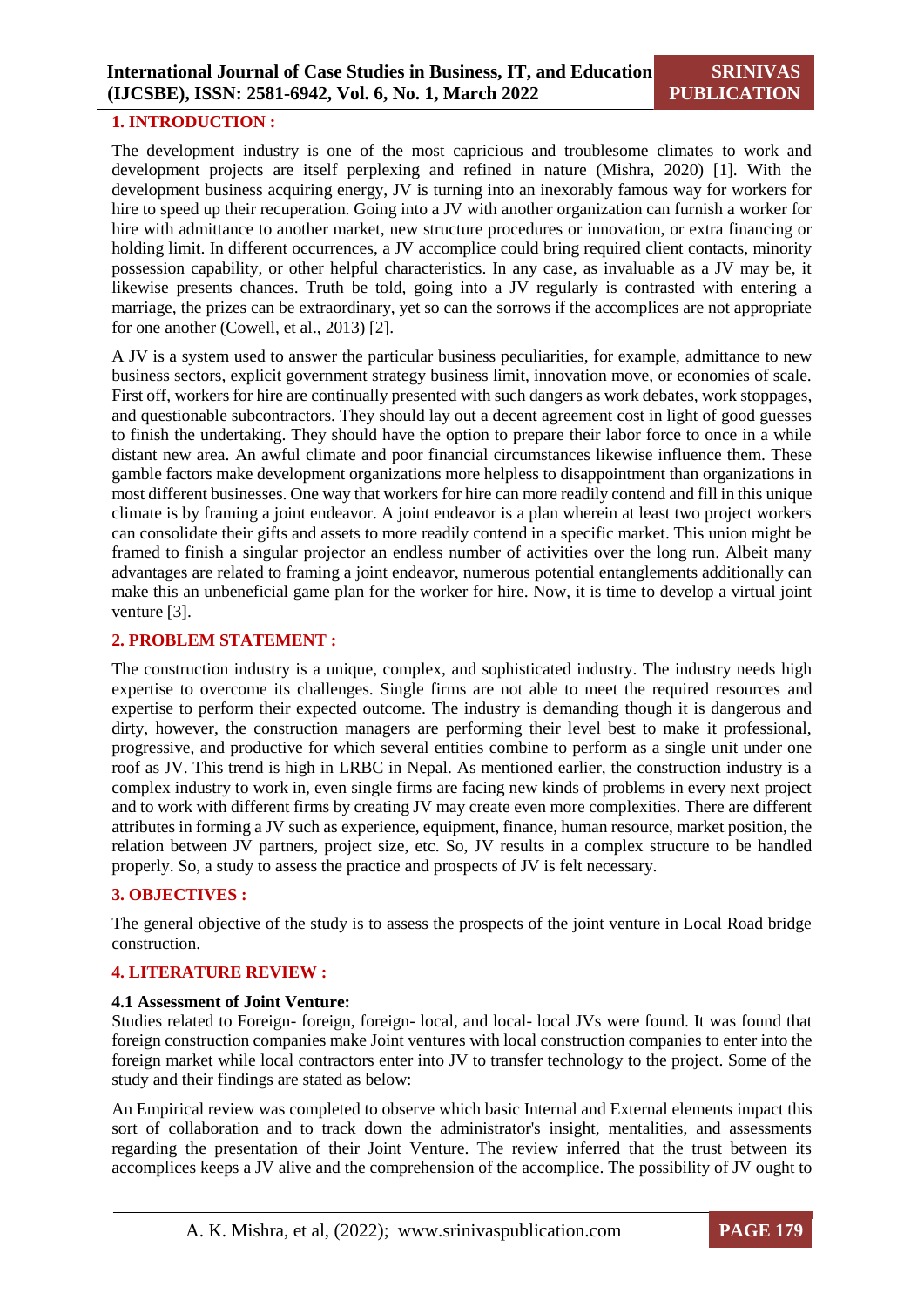be to keep the association alive over the long haul. A drawn-out idea as well as inside and out market, accomplice, and contender investigation altogether impact the progress of the participation. Achievement or disappointment of a Joint not set in stone by the staff connection between the accomplices. While arranging the collaboration contract, "persistence" addresses a significant key to progress. It was made that for the progress of JV targets and obligations are characterized all along and are remembered for the JV contract [4].

Another study "Joint Venture in the Construction Industry-An Australian contextual analysis" was conveyed by Yan ki Fiona (Cheung, 2009) [5]. The review surveys the development from the conventional strategies towards the social contracting approach in Queensland, Australia. The review finished up in two significant ends. One was the Procurement strategy like Road Construction Contract (RCC) with Joint endeavor doesn't be guaranteed to have solid between hierarchical responsibilities than RCC without Joint Venture. What's more, another end was, effective key coordinated efforts require project associations to form a fit among legally binding and functional plans.

Next concentrate on "An Assessment of Risk Management in Joint Venture Projects in Malaysia" (Hamimah, 2008) [6]. The primary goal of the review was to decide the most basic gamble factors which support the fruitful utilization of JV plans in development projects in Malaysia. The consequence of the review was relied upon to give helpful rules to framing and working successful Joint Ventures in Malaysia and other comparable economies. The review showed that apparent gamble in development is the probability of the possible culmination of the undertaking for example terms of cost, time, and nature of execution. To limit the possibilities of disappointment or under-execution of a JV, risk the board procedures should be brought into the development business. To oversee them really, a complete strategy for overseeing risk during the development interaction, especially in the pre-endlessly contracting stages ought to be applied. The significant gamble factors were viewed as the agreement, accomplice determination, control value, sub-workers for hire, renegotiations, and preparing. The idea of development JVs and International JVs contrasted and another kind of acquirement might be different because of major expectation of collaboration in the members where the enormous distinction in social, political and social foundation exists. The discoveries of the research ideally support the more effective execution of Joint endeavors in other comparable economies.

One investigation of "Law of Joint endeavors in India" by Kamil Sayed [7], inferred that entrepreneur shouldn't take part in JV without satisfactory preparation and procedure. Since a definitive objective of JV is equivalent to it is for business activity, they can't stand to create a lot of gains. Experience lets us know that the two players in a JV should know the exact thing they wish to get from their association. The presence of agreement in all parts of JV is critical to have a productive consequence of their experience. There must likewise be a solid responsibility concerning every part of the undertaking and each other. One of the fundamental drivers for the disappointment of JV is that a few members don't uncover their actual business plans, or delude their accomplices about their capacity to maintain they are settled upon liabilities.

## **4.2 Major governing factors International Joint Venture constructions:**

#### **Success Factors:**

In International Joint Ventures (IJVs), JV arrangement is extremely fundamental for the achievement factor and can keep away from an incredible arrangement of contention in the JV tasks (Hamimah, et al., 2012) [8]. Along these lines, JV arrangements ought to be drafted in clear agreements that can be effectively perceived by the accomplices as well as the functioning staff.

Innovation move is the critical target of firms for going into JV and the firm will be viewed as effective assuming the parent firm gains from its accomplice about the innovation and the board ability (Gale and Luo, 2004) [9]. Be that as it may, (Hamimah, 2008) [6] positioned the 5 most basic achievement elements of JV as an arrangement of agreement, responsibility, participation, board control, and between accomplice trust.

#### **Failure Factors:**

It was seen that as half to 70% 0f Joint endeavors fizzle. Primary disappointment reasons are social contrast, poor or muddled authority, and unfortunate joining process. Different reasons incorporate

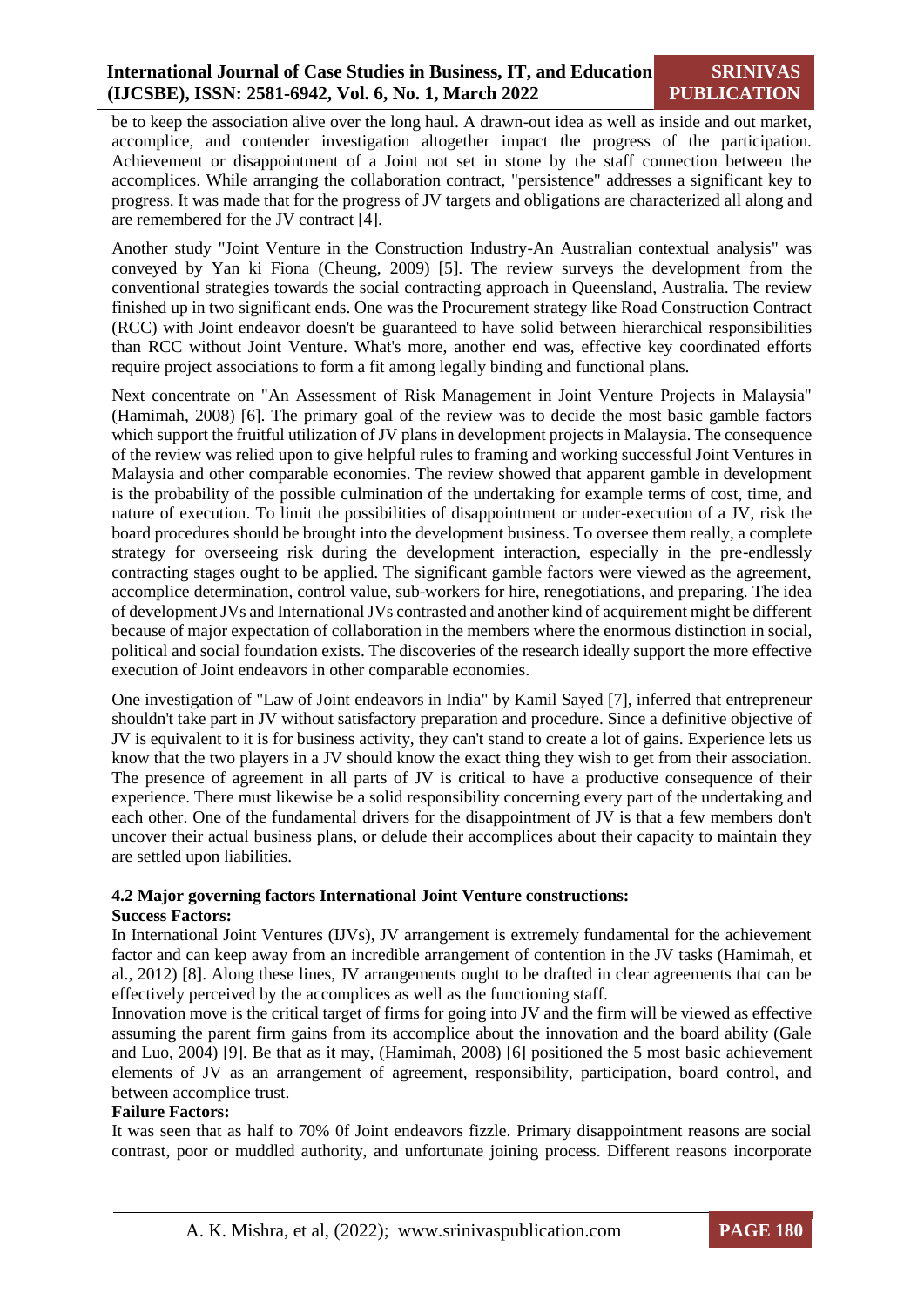unfortunate responsibility, conflict over working arrangements, procedures, strategies, and contrasts in approach towards the board styles and frameworks (Kotelnikov, 2010) [10].

Though, Farrell expressed that 40% to 70% JV fizzle. She enrolled 7 reasons of JV disappointment, which are, quick utilization of capital, contentions over control, want of resources, social conflicts, unreasonable benefit assumptions, contending accomplices, and finally holding on to design a leave procedure (Farrell, 2013) [11].

#### **Motivating variables:**

A JV is generally utilized as a significant means to coordinate by project workers in the development industry. About the inspirations of involving joint endeavors in the development industry, there are numerous contentions. For instance, In Japan, development joint endeavors are utilized to work on their possibility of getting projects by little and medium-sized organizations. In China, development JV are utilized by unfamiliar organizations to keep away from the public authority strategy. Similarly, as in assembling industry, joint endeavors are additionally used to keep away from the strategy of the country, to extend market, to share chances, to diminish cost or access less expensive materials and assets, and to move innovation in the development industry (Zhang, 2006) [12].

Another review showed that the first motivation to go into JV is the restricted asset of the building organizations and the second explanation is the prerequisite of specialized ability spurs for JV (CIDB, 2004) [13].

#### **Conflicting elements:**

For any agreement, the struggle isn't burning whereas (Craig, 2008) [14] expressed that a modest quantity of contention might be solid and helpful for the JV since it might compel the executives to assess their choices all the more cautiously. As per him, the significant reasons of struggles are contrasted in accomplices' responsibility and doings, monetary conveyance and accomplices' temperament of controlling each other are significant three areas of contention between the JV accomplices. While, one more explanation of contention in IJV is that the parent firms regularly endeavor to keep up with independence even in IJVs (Fey and Beamish, 2000) [15].

Though, muddled accomplice jobs, inconsistent sharing of advantages and dangers, the inescapable emergency, no leave system, deficient preparation, and misconception of joining forces idea are additionally the clashing variables (Kale, et al., 2010) [16].

#### **Partner selection factors**

Trust and cultural match is the major purpose of selecting the particular partner while business purpose alignment, relation with the partner, technical strength of the partner, mutual trust between partner and the financial strength of the particular partner are the major 6 reasons for the selection of particular partners [17].

#### **4.3 Joint Venture law in India and China:**

In India, there is no regulation on the Statute book of India nor does the state characterize a joint endeavor, however under Section 8 of the Partnership Act, 1932, an individual might turn into a band together with someone else specifically experiences or endeavors. If there should arise an occurrence of such "specific organization" it has its presence just till the reason for which said association or experience or undertaking appeared. It gets broken up the second the reason for which the accomplices joined is achieved and liabilities of people participating in a specific organization with the end goal of specific experience would just endure till such endeavor finishes the reason for which it is framed. Such specific associations are limited to a solitary undertaking in which the individuals from the gathering act together both at the phase of offering and at the phase of granting. Being unincorporated affiliations, custom-based regulation didn't perceive the relationship of co-experiences, yet with the progression of time, the legal choices perceived what is known as "joint endeavor" of 'at least two people/endeavors to consolidate their property or work in the lead of specific line of exchange or an overall business for joint benefits (Kamil, 2010) [7].

The Foreign Direct Investment Governance of India allows foreign investors to invest up to 100% share in the construction industry. In some sectors, it has restricted foreign investment up to limited percentage share investment, for example, in print media up to 26% and in multi-brand retail business up to 51% (Bhattacharyya & Slaughter, 2012) [26]. Whereas in Nepal FDI is not permitted yet [18], Nepali construction projects are having FDI [19] as a constraint in a sense but it is hard to apply as an eastern approach of management wants to apply strong ethics [20] for successful implementation of JV

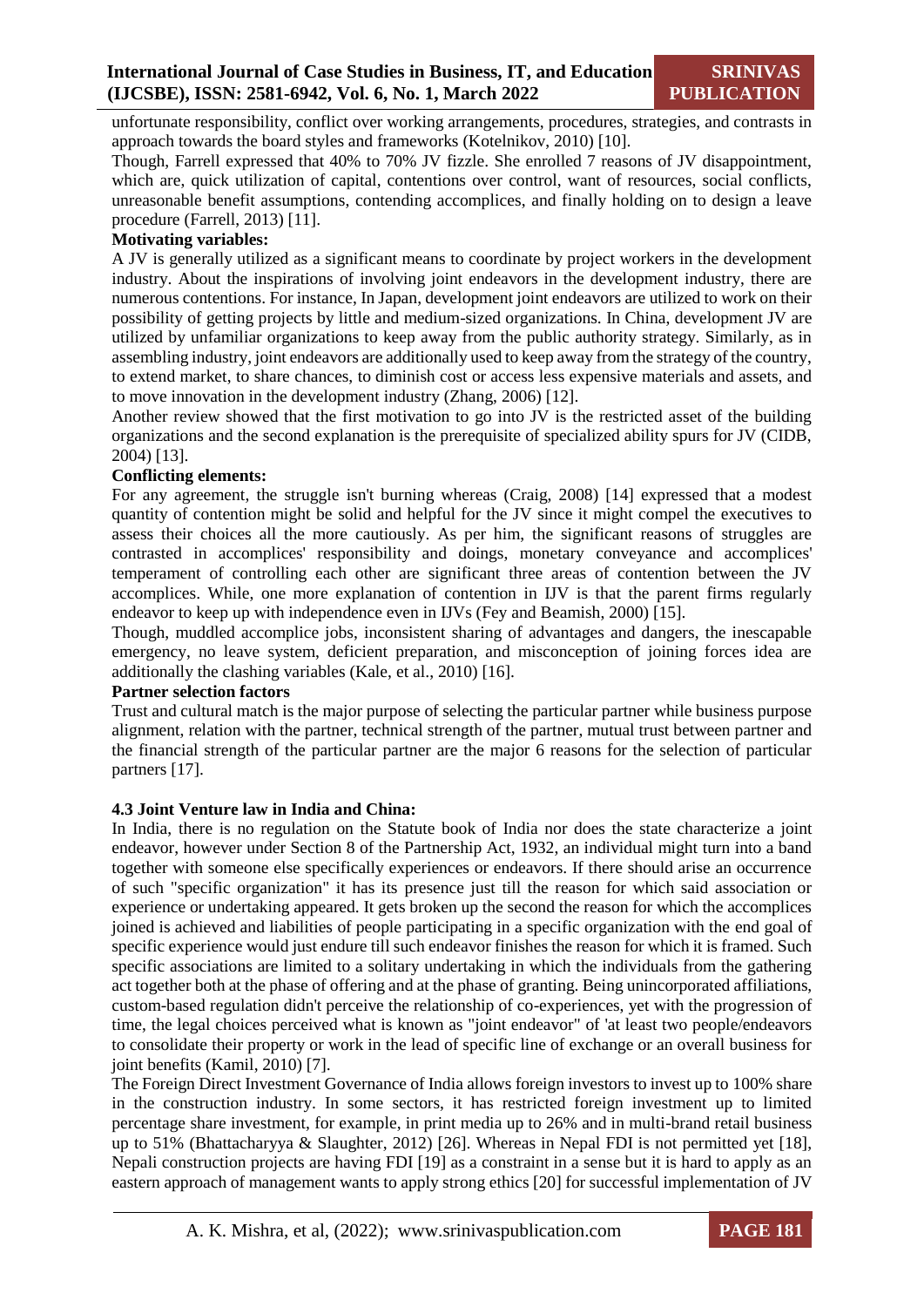and its impact in small-town water supply project of Nepal [21] as multi-party project system seems difficult and resulting low performance and conflicts [22]].

China oversees the severe joint endeavor business regulations. In specific delicate development areas, completely unfamiliar claimed ventures (WFOEs) are not allowed. Unfamiliar organizations working in these areas need to pick either contributing through a joint endeavor or not contributing by any stretch of the imagination (Salem, 1981) [23].

## **5. METHODOLOGY :**

#### **5.1 Research Design Flow Chart:**

The basic steps followed are shown in the form of the flow chart in figure 1.



**Fig. 1:** Research Flowchart

#### **5.2 Sample Design:**

The sample was concentrated on the bridges constructed by DoLIDAR through LRBP, RRRSDP, RAIDP, DRILP, CAIP, and RTISWAp. As DoLIDAR has a very short history in the construction of Bridges, there are very few bridges in the completed state and most of them are in an under-construction state. There are altogether 293 DoLIDAR Bridges, out of which 130 bridges are completed and 163 bridges are under construction. Completed 130 bridges are taken as the population of the research so that experience of clients and contractors could be gained throughout the construction of the bridge.

Out of 130 completed bridges, 12 bridges were taken as sample bridges to study the real practice of JV in LRBC [24, 25]. Purposive and Quota sampling technique was used for sample design. First, the total number of bridges completed was listed. The bridges were constructed by different DDCs/DTOs, different projects were separated. Two bridges from each project were selected. The bridges were selected in such a way that covers bridges from 5 development regions of Nepal. The length of the bridge was also considered while selecting sample bridges so that it may be known how the length and cost of the bridge affect the construction of bridges when it is awarded for the JV execution.

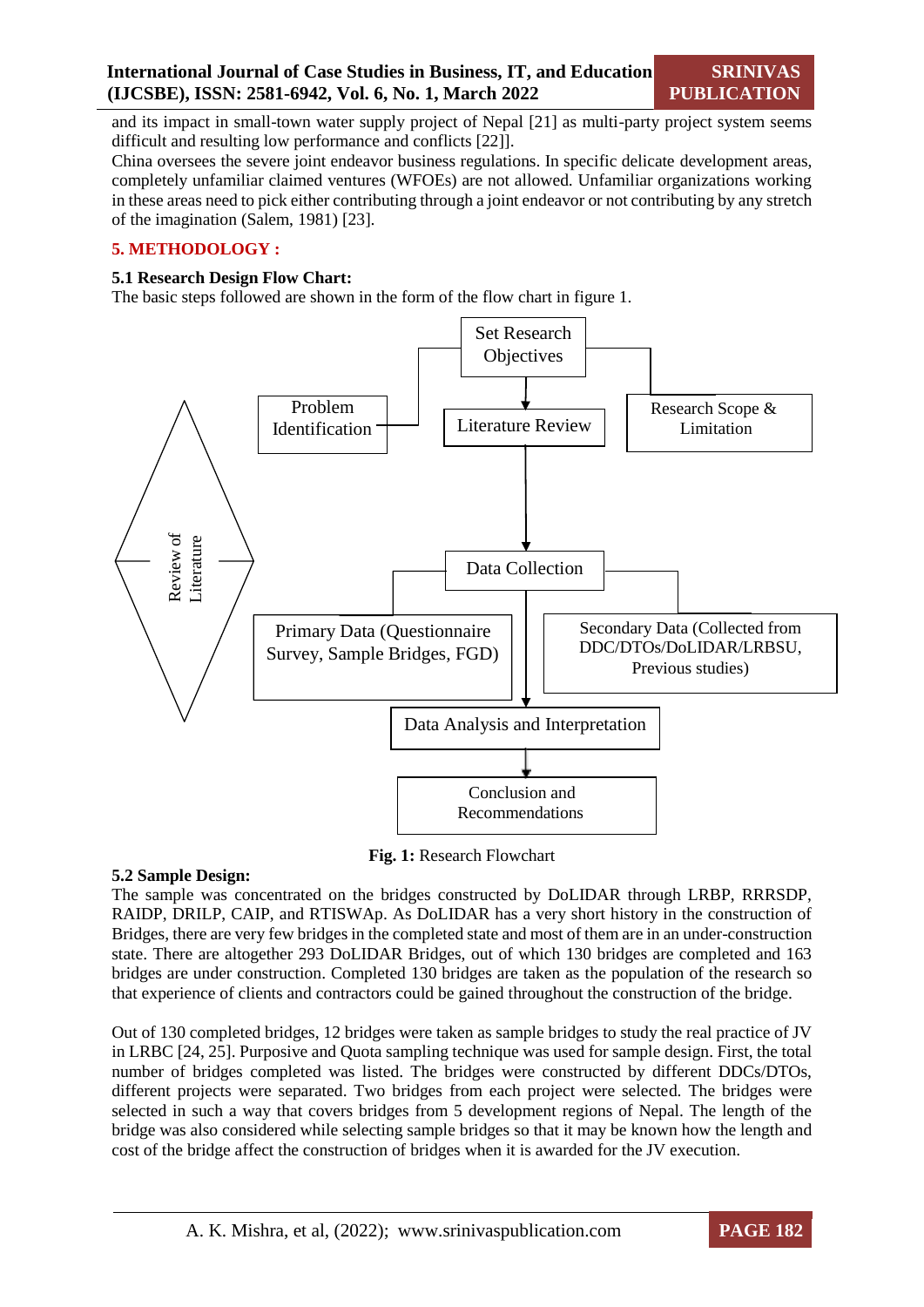#### **5.3 Data Collection:**

Data Collection was done by the purposive sampling method. The stakeholders of the project are clients (donors, GoN, MoFALD, DoLIDAR, DDC, and DTO) and contractors. Both primary and secondary data were collected and used in the study.

## **5.3.1 Primary Data Collection:**

### **A. Sampling of Respondents**

The research includes a questionnaire survey to the clients and contractors. Respondents wereselected as per the sample bridges. Respondents were from both parties i.e., 18 clients and 24 contractors.

## **B. Questionnaire Survey**

The literature review provided some information about the status of constructed/ under-construction bridgesthrough DoLIDAR. A questionnaire surveywas done. The questionnaire wasprepared for clients and contractors who are involved in the construction of motor-able bridges. The questions were related especially to the involvement in the constructionof motor-able bridges, ease, and difficulties that were experienced in the construction of motor-able bridges along with the JV Partnership. The questionnaire also involved the understanding of the JV of different parties. Some questions were related to how the practice of JV can be made better. After the preparation of the Questionnaire, validation of questions was done and some minor corrections were done after validation. After that, the Questionnaire was taken to the respondents to different parties. 18 clients and 24 contractors responded to the questionnaire.

| <b>Distributed to</b> | <b>No. of Respondents</b> |
|-----------------------|---------------------------|
| Client                |                           |
| Contractor            |                           |
| Total                 |                           |

#### **Table 1:** Questionnaire Response

## **C. Field Visit and Observation**

Only the 3 bridges among the selected were visited. The concerned Bridge engineers/ sub- engineersand contractor's personnel were visited at the site. We went through the bid documents along with the work schedule were studied. Laggings were noted. It was found that most of the cases JV's did not even start at the stipulated time. Discussions regarding the performance of JV were done.

#### **D. Interview**

The interview and discussion methods were also applied where possible. A direct interview was taken with the chief of different projects, Senior Divisional Engineers (SDE), Engineers andSub-Engineer (SE), consultants, site in charges' and contractors. Contractors were mainly asked their main purpose of entering in JV, their experience with the JV partners, and the improvements required in the construction JVs.

## **E. Focus group discussion**

Focus group discussion (FGD) was done with the concerned persons of the bridge in PalatiKhola Bridge, Kavre, Jethi Nala Bridge, Banke, and Thado Khola Bridge, Dailekh. In FGDof Palati Khola bridge there we 7 persons one engineer from DTO, 2 consultants and 3 persons of contractor and myself while in case of Jethi Nala bridge and Thado Khola bridgethere were 6 persons were involved, one from DTO, 2 consultants, 2 from contractor and myself. As the result from the questionnaire was confined to the option provided in the questionbut afterward, it was realized that some questions needed more options to be answered. Another reason FGD was also to check whether the answer from the questionnaire and FGDare compatible or not. The discussion was mainly related to the experience of both parties relating to JV. Emphasis was given to the contractors so that the information regardingthe inner intentions of contractors for forming JV could be extracted. There were major 5 agendas for FGD, which are as follows:

#### (a) Motives for JV formation

- (b) Reasons for selecting a particular partner
- (c) Areas of improvement of your business due to JV
- (d) Major areas of conflict with JV partner

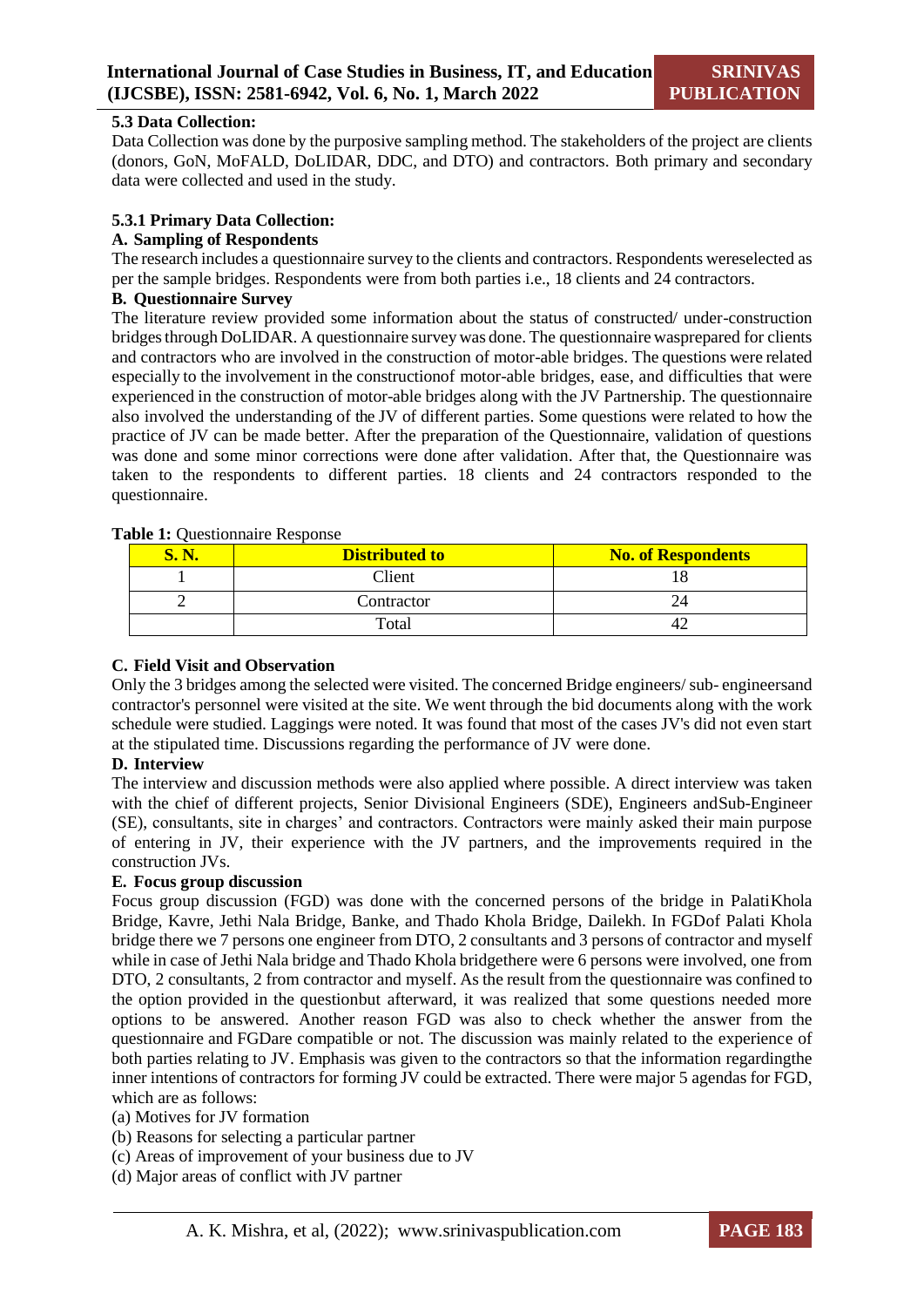(e) How the practice of JV can be made better

FGD was very active and was found very fruitful for the research. Major points were noted.The information gained from the FGD was also used in results and discussions.

## **5.3.1 Secondary Data Collection**

Secondary data are collected from the following sources:

- Study of Construction related manuals, books, brochures, guidelines, policies and Program documents, NPC publications, DoLIDAR Bulletin, Project progress reports, Project leaflets were studied.
- Bidding documents adopted by different Implementing agencies, Acts, and Regulations were studied thoroughly.
- Interview and Discussion made with DoLIDAR Engineers and Senior Divisional Engineers.
- Interview with Contractors, Contractors Engineer, Site in charge.
- The discussion was made with the Local Road Bridge Support Unit (LRBSU).
- Study of Previous research on JV.
- JV Policies of neighboring countries i.e., India and China were studied.

#### **5.4 Data Compilation and Analysis:**

After the collection of data, it was edited for completeness, consistency, accuracy, and homogeneity. **Data Compilation and Analysis**

All the data and information collected from primary and secondary sources were analyzed by comparing and contrasting the situation. The collected data are presented based on the quality and nature of the data. Quantitative data are presented in tables, figures, and percentages. Responses are shown in the chart. The chart shows the percentage response of each party.

The results obtained after analysis are presented in graphical form as bar chart and pie chart diagram. Microsoft Excel is used for the analysis and presentation of the data and preparation of the report.

## **Strength Weakness Opportunity and Threat (SWOT) Analysis**

Once the compilation and analysis of data were done, strengths, weaknesses, opportunities, and threats are categorized and SWOT analysis will be done. It will be represented in quadrant form; each quadrant will represent individually the strength, weakness, opportunity, and threat of JV in LRBC. SWOT analysis is completely based on the questionnaire result.

#### **6. RESULTS AND DISCUSSION :**

#### **6.1 Problems of JV in LRBC:**

#### **6.1.1 Meetings**

The meeting is very important in any kind of business. The proper and periodic meeting is the major governing success factor of any business. It was also found that 4% of respondents arrange JV meetings monthly, 25% replied that meetings take place yearly, 17% replied that meetings take place after each bill payment and 54% replied that meetings take place only while entering into JV.

It seems that there is no contact between the JV partners as they do not arrange meetings after the contract is awarded, in this case, clients can play an important role by making mandatory the presence of a representative from each firm of JV in every meeting. Due to this, all the partners could at least know the situation of the project and provide input in some form. This will also bind the JV partners throughout the project duration.

#### **6.1.2 Conflicts**

In the construction projects, lots of persons are involved, lots of activities are involved, andpersons involved are also different so it is obvious that the conflict arises. Even single firms are facing different conflicts and in such a working environment working togetherwith two or more firms is another big challenge, arising conflict is obvious. It was also foundthat 17% of respondents have experienced conflict with the JV partners and 83% of respondents have not experienced any conflict with Joint Venture partners. This shows thatthere is a good understanding among the JV partners. Those who replied that they experience conflict with JV partners replied that the conflict was mostly for financial reasons as shown in fig 2.

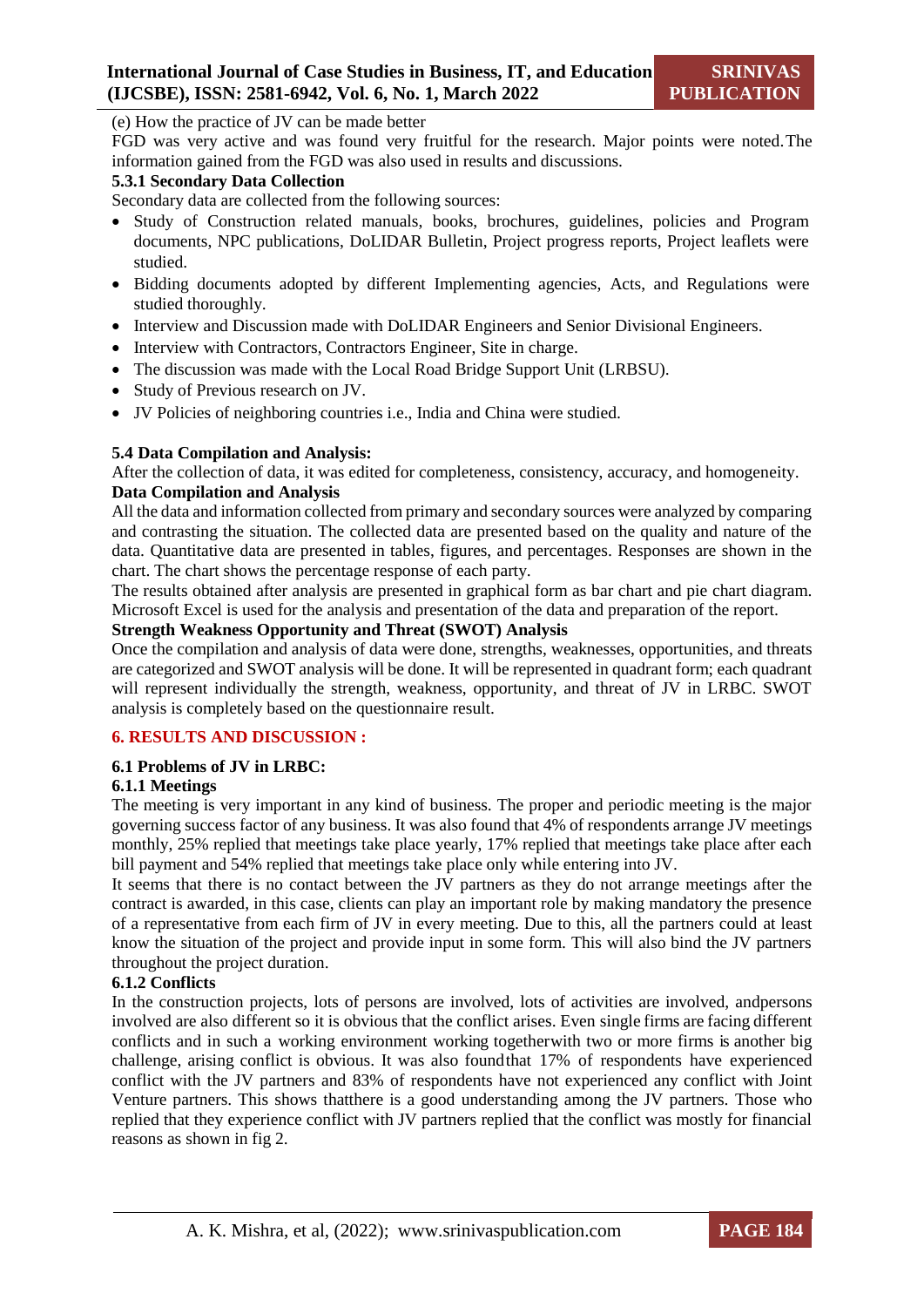

**Fig. 2:** Conflicts Arising from JV

Another important discussion topic of FGD was the conflict between the JV. Contractors replied that sometimes conflicts arise in the selection of sub-contractors and while hiringand using the equipment.

## **The difference in conflicts of LRBC and IJVs**

In LRBC conflicts rarely occurs and major reasons for conflicts were related to finance, selecting of sub-contractors, and hiring and using the equipment while in IJVs conflict was found very common. The reason for the conflict was also different from that of LRBC. The main reason for the conflict was the partners' difference in the agreement and doings, financial distribution, and partners' nature of controlling each other.

#### **6.1.3 Execution**

It was found that showed that when the authorized partner fails to execute the project 30% replied that first, they develop pressure on the authorized partner to execute the project, 13%replied that they leave the project as it is, 57% replied that JV partners take over the projectfor execution as shown in figure 3.



**Fig. 3:** JV fails to execute the project

JV partners share a good understanding among themselves as they do not face conflict among themself. They follow some unwritten rules. They neither interfere with the authorized partner during execution nor do they share profit from the work of the authorized partner. In case the lowest partner is authorized for implementation and it fails to execute the project then, the lead partner takes over the authority so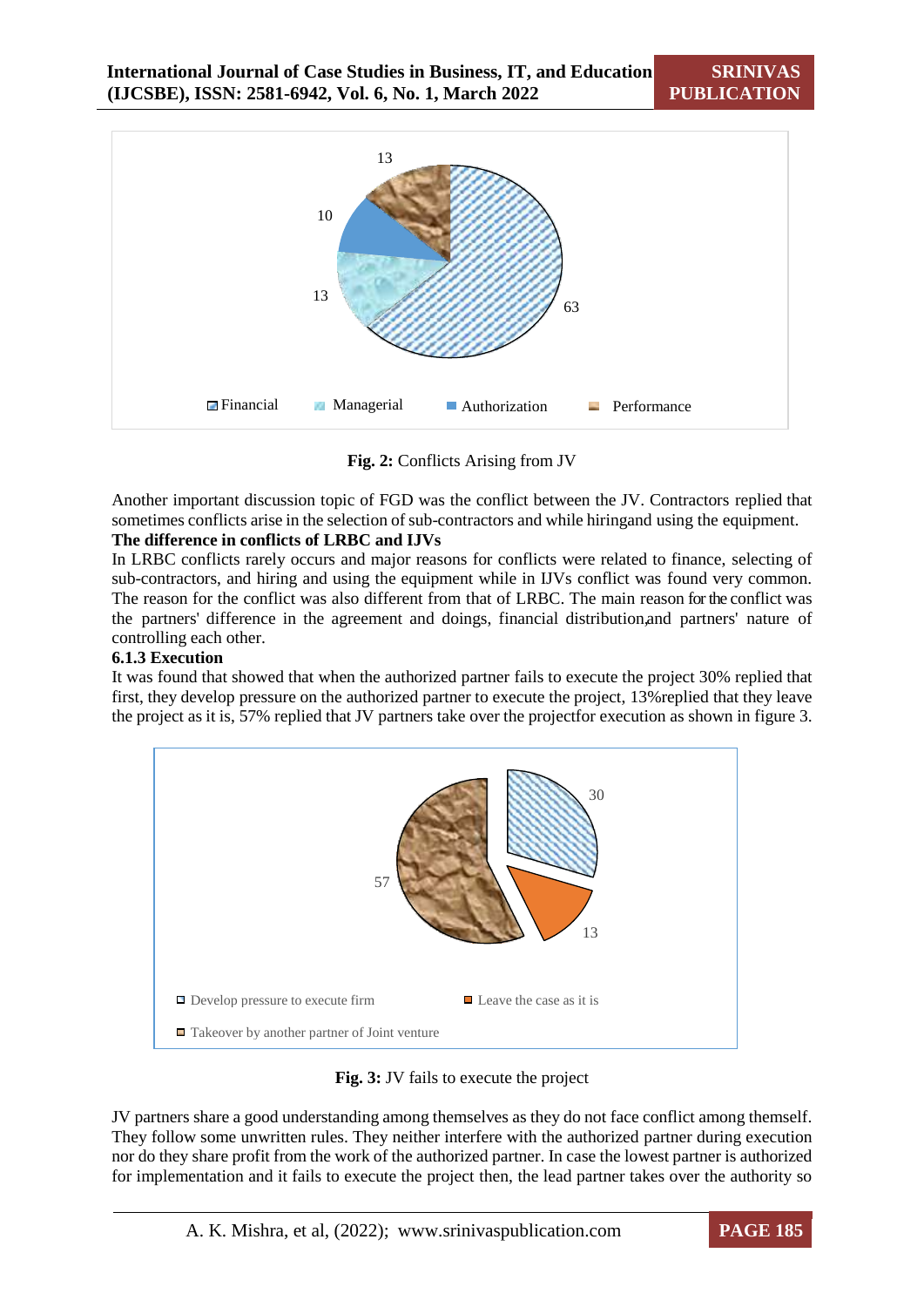that the project is not hampered and the harmony between client and contractor can be maintained. Every decision related to the particular project is made by the authorized partner. So, they do not form any written agreement regarding the implementation of the project.

Execution is another important part of forming a JV. The output of the project depends upon the performance of the contractor and the performance depends upon the liability. More the liability, good is the performance. It was found that 79% of clients and 20% of contractors agree that projects are always executed by partners with the least profit and loss sharing partner while 21% of clients and 80% of contractors do not agree that projects are always executed by the least profit and loss sharing partner. The response of the contractor, in this case, is different from that of the client and consultant.

To find the possibility of whether contractors fail to execute the project was asked to the contractor, 63% of clients and 30% of contractors replied that there are chances that the authorized partner having the lowest percentage share fail to execute the project. It can be seen that replies from clients and contractors contradict each other. In this case, the reply from a client is more towards JV failure and the response from the contractor is more towards non-failure as shown in figure 4.



**Fig. 4:** Authorized Partners failed to execute the Project

It was found that 68% of clients and 73% of contractors replied that JV will lead to fast, efficiency, and quality in construction while 32% of clients, 27% of contractors replied that JV will not lead to fast, efficiency, and quality in construction.

The study also showed that due to JV wrong trend has been set in the construction fraternity.The client's main purpose for allowing JV is that they may get the required size/ capacity of theconstruction team but what happens is; the size what client gets is the size/capacityof a single contractor (in most cases lowest sharing partner) and as a consequence the possibility of failure for execution raises. On the contrary, both client and contractor feel that JV leads in fast and efficient construction.

## **6.1.4 Negative Effects:**

Generally, the contract is awarded to the lowest bidder, even though according to the tenderdocument other factors are also to be considered during the bid evaluation. As a consequenceof this unhealthy practice, the smaller contractor often reduces their bidsto uneconomical levels.This will have a negative impact on both the quality and duration of the project. It was found that38% of clients and 36% of contractors replied that the negative effect of JV is low bidding, 10% of clients and 14% of contractors replied that it affects low quality work, 38% of clients and 36% of contractors replied that it will lead to the execution of time while 14% client and14% contractors replied that it will lead to project cost variation, as shown in figure 5. A similar situation of the project has been found in Nepal everywhere [1, 19].

There are positive as well as negative practices in JV. If we see the documents, everything is fine and well prepared. Contractors fulfill the criteria required for bidding, contractors getbenefitted from JV,

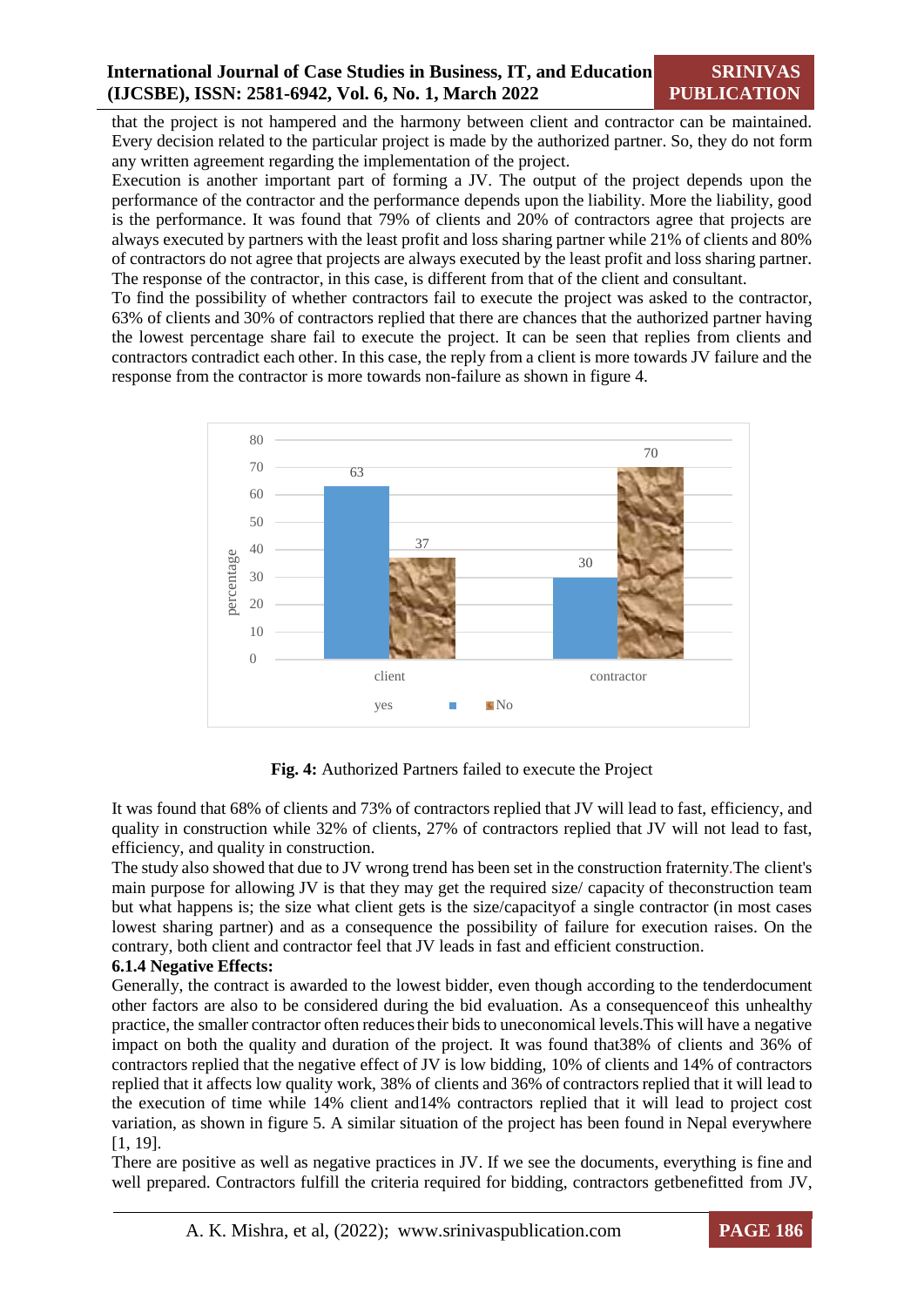contractors get experience in different sectors, raise the capacity of the construction industry, and eventually the whole country. But the actual practice does not reflect the documents. The main purpose that clients set the bidding requirements is the needof the project, not to change the scale and scope of contractors.



**Fig. 5:** Negative Effects of Joint Venture

JV has been wrongly understood by the contractors and acted upon accordingly. The contractor who has an interest in the project does not meet the bidding criteria, searches the partneruntil his requirement for bidding is reached. After the confirmation of the partner they assureeach other that if the contract is awarded to them, the authorized partner either pays a certain percentage to the rest of the JV partners or makes the understanding that another partner will be the authorized partner in the next similar another project. It has also been understood that due to the provision of JV, the number of eligible bidders increases and ultimately leads tounhealthy competition i.e. low bidding. The study on one side showed that Joint venture leads to low bidding, as the number of eligible bidders increases but on the other side the authorized partner pays a fixed percentage to other partners of the Joint venture. As no one doesthe business of loss, the cost is ultimately included in the bid amount.

## **6.2 Acts, Regulations, and Bidding Documents:**

PPA has defined JV as the act of carrying out any work jointly by two or more companies or firms with joint or several liabilities; PPR has specified general qualification criteria andspecific criteria are defined in the respective bidding documents. SBD is used in most public procurements. Earlier there was no limitation in the number of contractors and therewas no demarcation in the percentage share contribution by each partner. But now SBD haslimited the number of partners and the financial contribution by each partner should be at least 25% for each partner and at least one partner should contribute a minimum of 40%. Thisdemarcation will limit the number of partners in JV and make more liable JV partners. To know whether the concerned agencies liked this intervention or not, it was found that 79% of clients and 73% of contractors that the number of partners limited up to 3 is betterfor construction works while 21% of clients and 27% of contractors replied that it is not betterfor construction works as shown in fig 6.

It was also found 84% of clients and 83% of contractors replied it is better than the minimum contribution of any partner limited to 25% and that at least one partner should contribute at least 40% while 16% of clients and 17% of contractors replied that it is not better to demark minimum percentage share of JV partner.

There are differences in documentation and implementation in the case of JV. No policy applies during and after the completion of the project. So, it was asked whether the legal part of  $JV$  is sufficient or any separate policy is required to harness JV. It was found that 95% of clients, 83% of contractors replied that a separate policy is required for better JV regulation while 5% of clients and 17% of contractors replied that a separate policy is not required as shown in figure 7. Make strong ethics to improve business [20]. Limiting the number of contractors and specifying the minimum condition of share is very useful in the case of LRBC. If these conditions are not applied then on one hand local contractors with lesser resources would combine with other firms and get awarded for bigger projects, and on the other hand, only one contractor will execute the project but remaining all the contractors would also be counted as

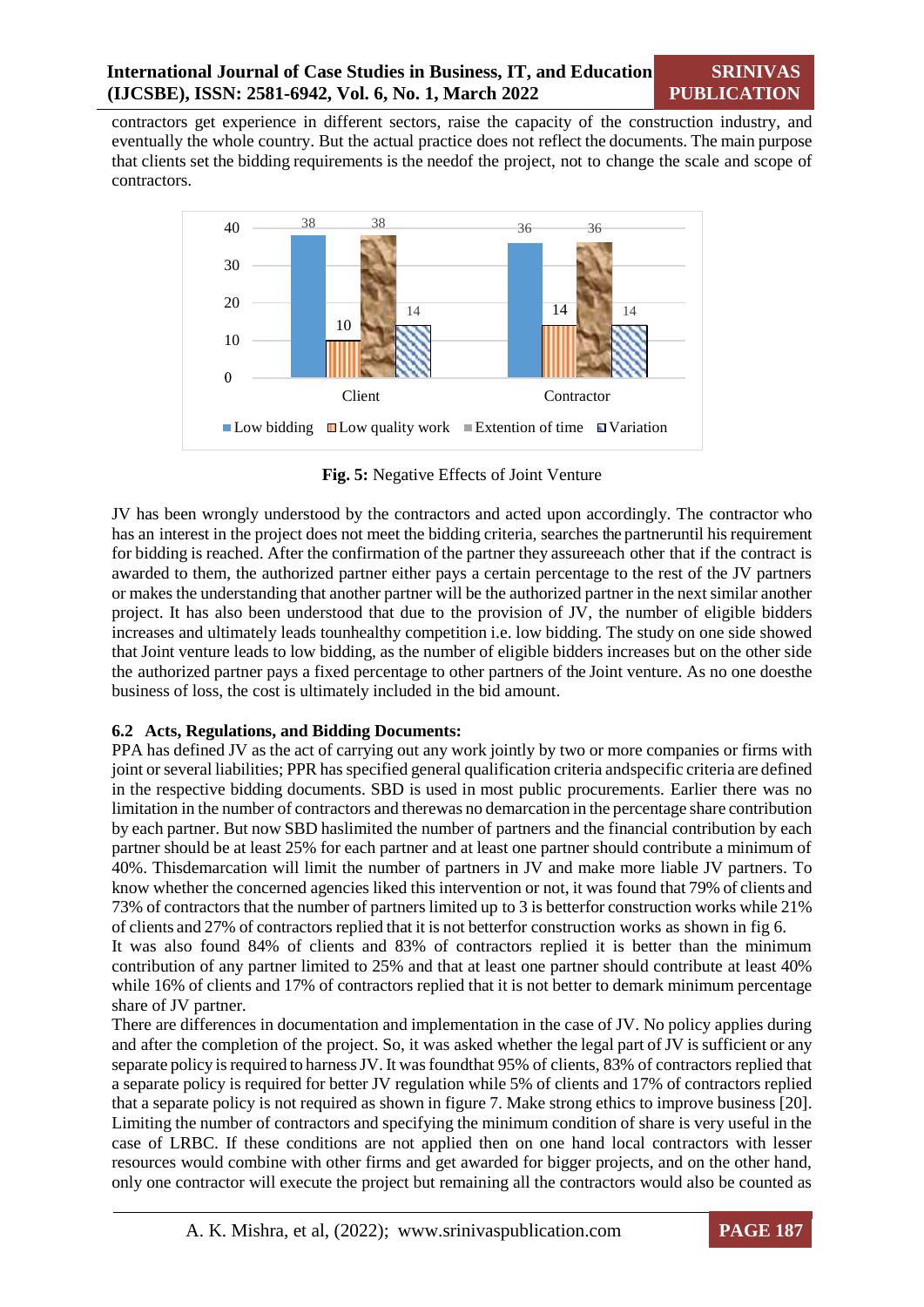experienced contractors in the similar future projects. This condition will minimize the number of the bidder and unhealthy competition. Despite this, PPA has allowed the provision of JV in public procurement, SBD has also created some boundaries and conditions for JV but what is lacking is the implementation part. So, all the parties feel that a separate policy is required to harness the overall activities of JV.



**Fig. 6:** JV partner's limited up to three is better



**Fig. 7:** Separate Policy required for JV

## **6.3 Prospects of JV:**

## **6.3.1 Need of Joint Venture in LRBC**

Asstated earlier, bridges built by DoLIDAR are in local roads are generally smaller in lengthand of local importance so, national-level contractors hardly show interest to get involved in the construction of such bridges so, provision of JV, on one hand, promotes local contractors and on other hand implementing agencies get the bridges built at low cost due to local bidding. So, it was found that 84% of clients and 80% of contractors replied that JV is required for the construction of Local Road bridges while 16% of clients and 20% of contractors replied that JV is not required in LRBC figure 8.

It was also found that 63% of clients and 73% of contractors replied that JV is successful in the context of LRBC while 37% of clients and 27% of contractors replied that JV is not successful inLRBC.

To find whether a bigger package with JV is better or smaller packages with a single entity, it was found

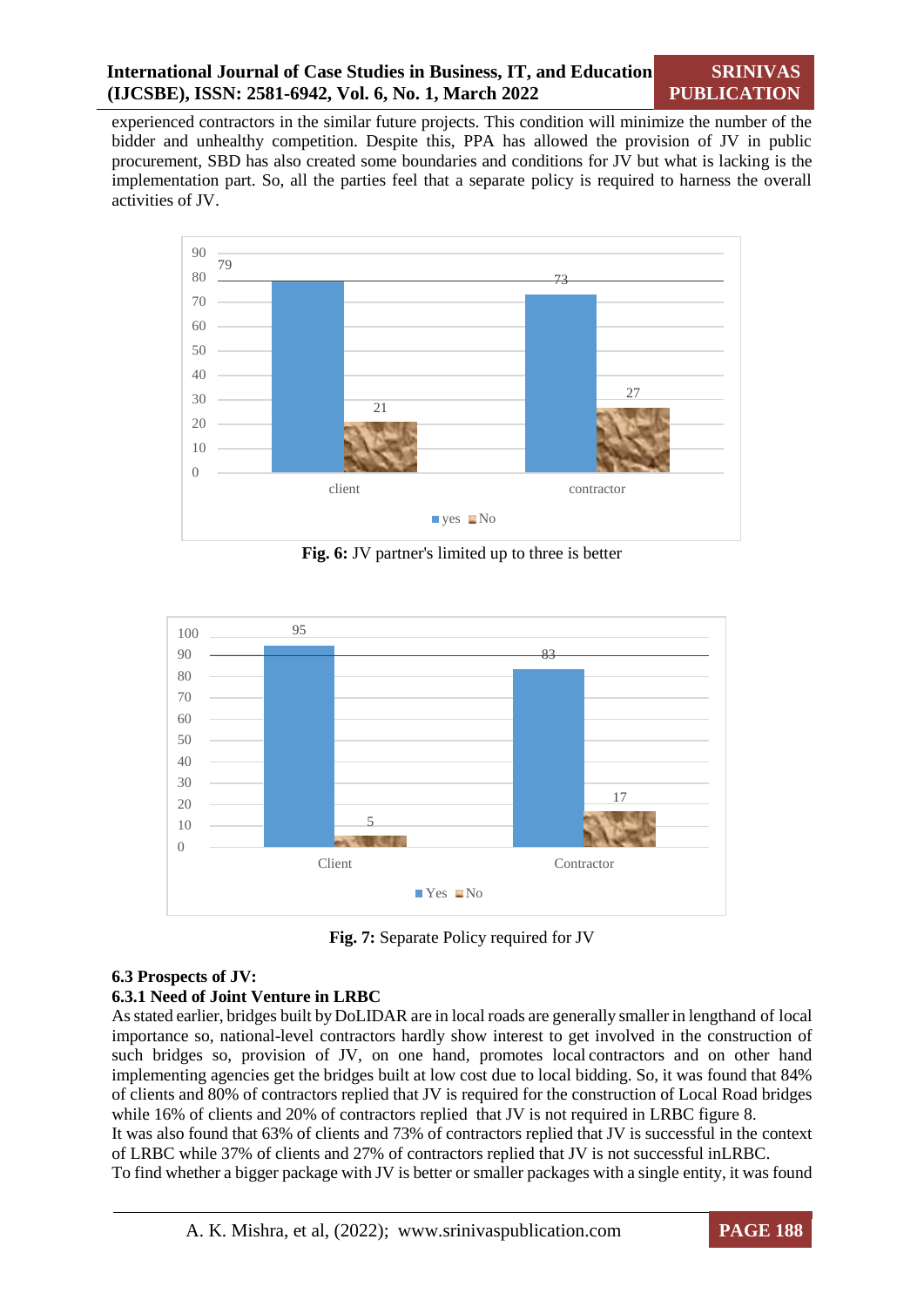that 89% of clients and 93% of contractors preferred bigger packages with JVover smaller packages without JV.



**Fig. 8:** JV is required in Local Road Bridge Construction

As mentioned earlier, the study covers the bridges which are built-in DRCN by DoLIDAR. Nationallevel contractors hardly show interest in local-level procurements. In this case, thelocal contractor makes a JV arrangement with those contractors and enters into the bidding procedure. This will help local contractors to change the scope and scale of their business on one hand and the other hand the cost of the bridge will be less due to local contractors asthe rates quoted by them will be lesser than the rates quoted by the national level contractors.

## **6.3.2 Practice to Make JV Better:**

To find the good practice for effective management of JV, it was found that 77% ofclients and 73% of clients replied that a management committee consisting of representatives from each JV partner shall function as the steering committee of JV for theproject while 8% of clients and 17% of contractors replied that the selection criteria shouldbe set such a way that the ventures showing bad performance in their earlier projects are not awarded by the contracts. 10% of clients replied that the management/execution by thesingle firm would be the best practice of JV while 5% client 10% contractors replied that the resources to be used shall be as assured in the bidding document which shall be verified and if substantial deviation to recommend the firm towards restriction in bidding/black listing.

To form a management committee consisting of a representative from each JV partner who shall function as the steering committee of JV for the project was also the major conclusion drawn from FGD.It would give a better solution to day-to-day conflict arising from the partners. Due to the participation of a representative from all the partners, the decision will be made in favor of the project, not in favor of any individual partner. 72% of respondents from clients and 87% of contractors reply that a database system is required for awarding contracts while 28% of clients and 22% ofcontractors replied that a database system is not required for awarding the contract.

Implementation of any construction project is a very lengthy process. It starts from a reading of published notice and ends after the Defect Liability Period (DLP). In-between there are so many activities like searching for an appropriate JV partner, purchase of bidding document, estimating better bid rates, depositing bid security, signing contract, and implementation of the project. So, the JV should form a management committee that consists of a representative from each JV partner. The committee will be responsible for all the management decisions. The management shall include human resource management, equipment management, finance management, and site management.

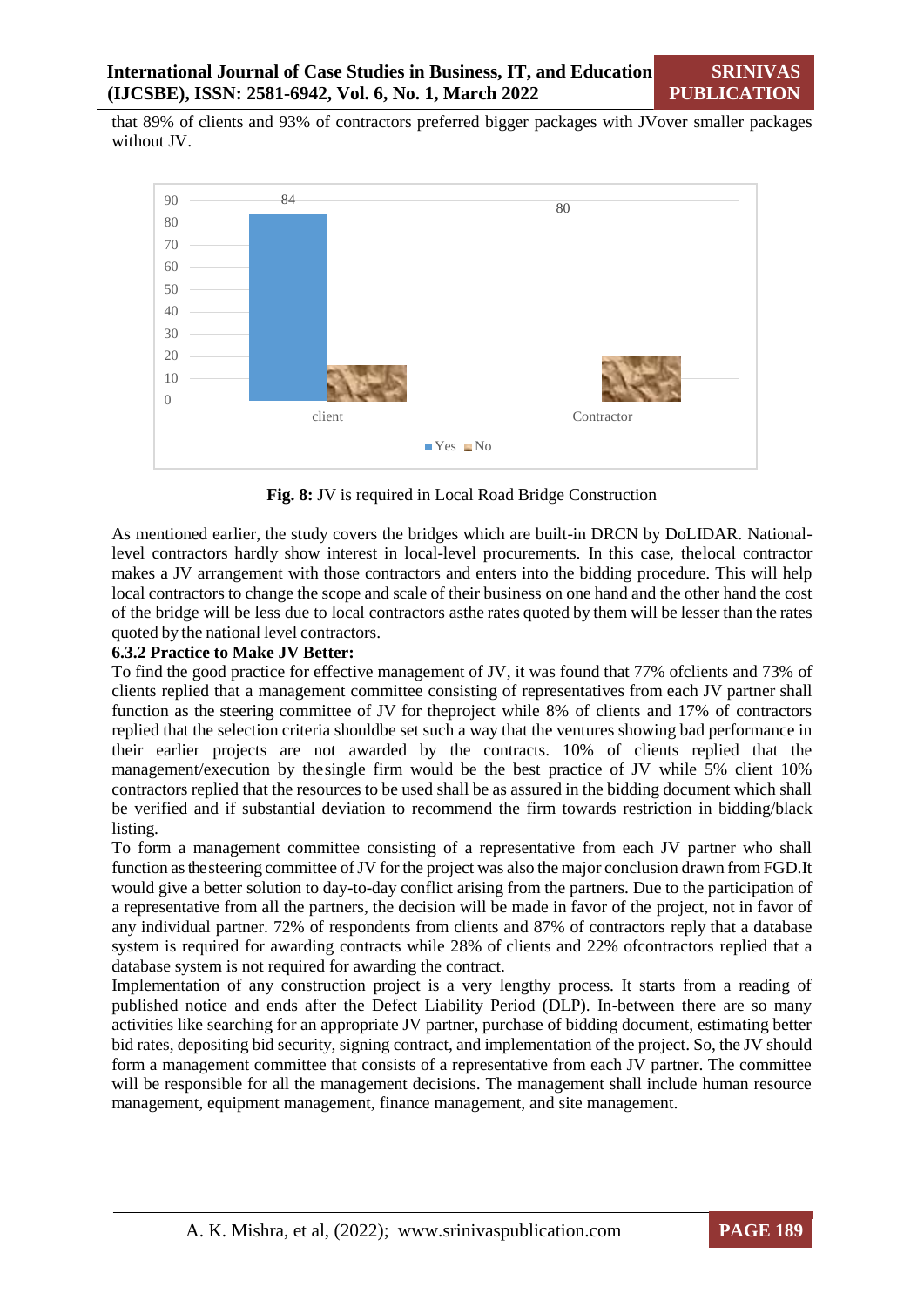**SRINIVAS PUBLICATION**

|  | Table 2: Practice for effective JV management |
|--|-----------------------------------------------|
|--|-----------------------------------------------|

| <b>Options</b>                                           | $C$ lient $(\% )$ | <b>Contractor</b> $\left(\frac{0}{0}\right)$ |
|----------------------------------------------------------|-------------------|----------------------------------------------|
| management committee consisting of<br>Form a             | 77                | 73                                           |
| a representative from each JV partner who shall function |                   |                                              |
| as the steering committee of JV for the project.         |                   |                                              |
| Set the selection criteria in such a way that ventures   | 8                 | 17                                           |
| showing bad performance in the earlier projects are not  |                   |                                              |
| awarded by the contracts.                                |                   |                                              |
| The management/ execution by a single firm would be the  | 10                | $\Omega$                                     |
| best practice of JV.                                     |                   |                                              |
|                                                          |                   |                                              |
| Resources to be used shall be as assured in the bidding  |                   | 10                                           |
| document which shall be verified and if substantial      |                   |                                              |
| deviation to recommend the firm towards restriction in   |                   |                                              |
| bidding / black listing.                                 |                   |                                              |

MoPIT is the responsible authority for the licensing and renewal of contraction firms for "A","B" & "C" class contractors while the licensing of "D" class contractors comes under the authority of respective DDCs. MoPIT has established the database of contractors on the website:cbps.gov.np, but it gives only the information of contractors who are registered in the ministry not the information of active contractors. The responsible authority should maintain the record of active contractors, year-wise contracts handled by those contractors. This is very necessary because this database can be used also in the evaluation of bids [21 - 22].

#### **6.4 SWOT Analysis:**

Based on the reply to the questionnaire survey, SWOT analysis was done.

| <b>Strength</b>                                                                       | <b>Weakness</b>                                                                        |  |  |
|---------------------------------------------------------------------------------------|----------------------------------------------------------------------------------------|--|--|
| Improvement in technical capability.                                                  | The joint venture is formed only to                                                    |  |  |
| Increment incapability to carry outworks.                                             | fulfillbidding requirements.                                                           |  |  |
| When the authorized partners are unable to                                            | Low bidding.<br>$\bullet$                                                              |  |  |
| perform their job then lead partners to continue                                      | Management meeting takes placeonly                                                     |  |  |
| the execution of the project.                                                         | once a year.                                                                           |  |  |
| Match competition by combining resources.                                             | The practice of inactive partnership.                                                  |  |  |
| Joint ventures do not interfere with an<br>authorized partner during execution.       | Joint<br>venture<br>do<br>$\bullet$<br>partners<br>notcontribute as per the agreement. |  |  |
| The minimum percentage of share isdefined                                             | • Lack of understanding of the true                                                    |  |  |
| which will limit the entry of                                                         | sense of Joint venture.                                                                |  |  |
| incapable contractors.                                                                |                                                                                        |  |  |
| <b>OPPORTUNITY</b>                                                                    | <b>THREAT</b>                                                                          |  |  |
| Contractors seeking experience get the                                                | • All the profit as well as loss to be borne                                           |  |  |
|                                                                                       | by the authorized partner only which may                                               |  |  |
| opportunity by entering in JV.                                                        |                                                                                        |  |  |
| Bigger construction packages with JV are<br>better.                                   | cause bankruptcy to a contractor in case of<br>huge loss.                              |  |  |
|                                                                                       | Projects are mostly executed by the least                                              |  |  |
| Technology sharing                                                                    | profit and loss-sharing partner.                                                       |  |  |
| The formation of a database system will<br>manage the whole construction industry and | There is no detailed agreement between                                                 |  |  |
| construction system in a better way.                                                  | regarding<br>detail<br>Joint<br>venturers                                              |  |  |
|                                                                                       | management and<br>implementation of the project.                                       |  |  |

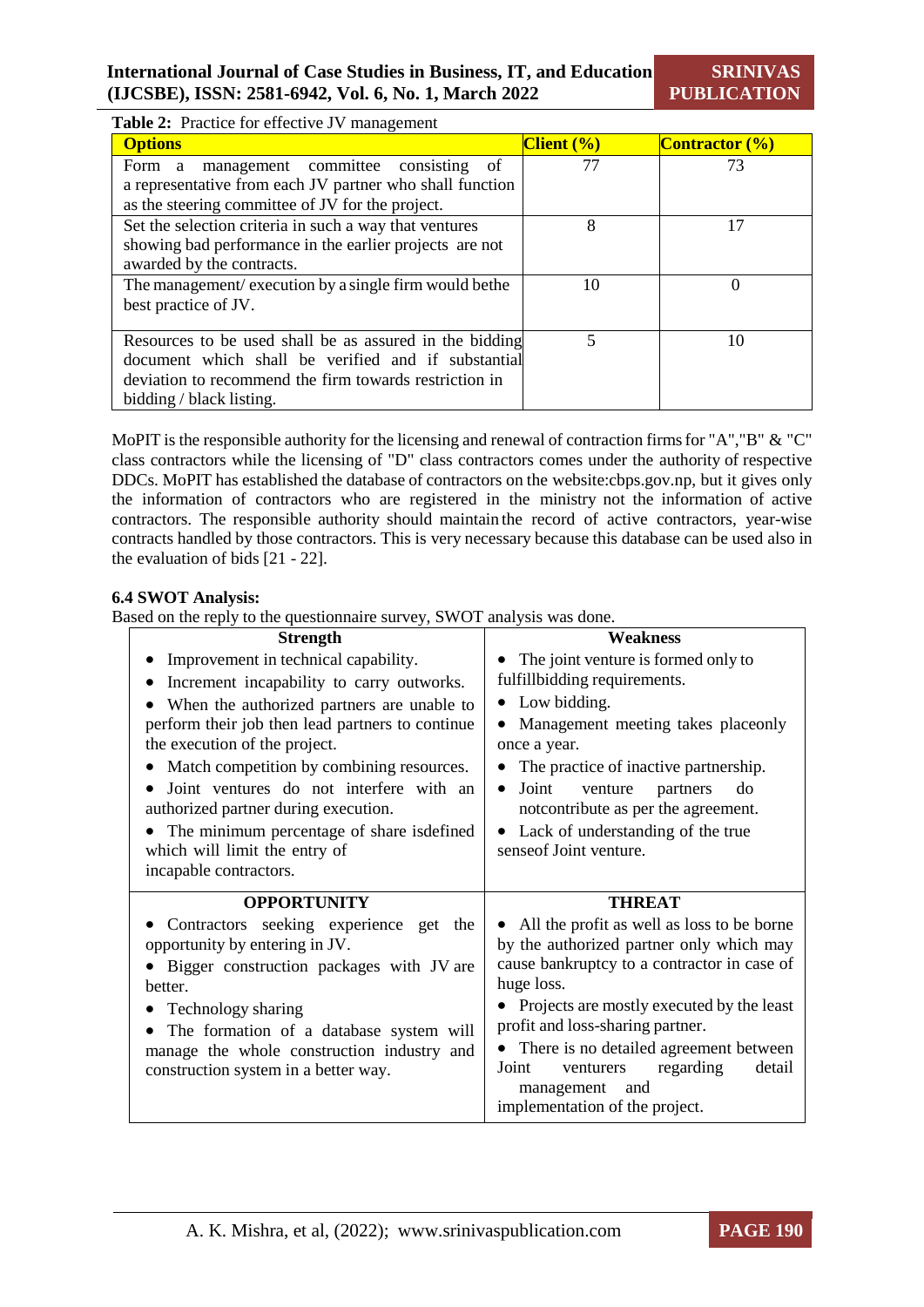## **7. CONCLUSION :**

In IJVs it was found that JV partners make an agreement in different phases of the project but in the case of LRBC, only one agreement while entering into JV is formed. Contractors did not arrange any meetings of JV after they are awarded the contract. One of the main conclusions drawn from the study is that irrespective of the number of partners in the JV, only one authorized partner conducted the whole project. Authorized partner either pays a fixed percentage to remain JV partners or assure that next partner would be authorized for next similar project. An increase in the number of eligible bidders leads to unhealthy competition i.e. low bidding. Another worse conclusion drawn is that after being awarded by the contract, the JV partners do not make a detailed agreement among themselves regarding the implementation of the project.

PPMO has demarked the number of Joint venturers. There should not be more than 3 partners in a Joint venture and the minimum percentage of share is 25% at least one venture should have at least 40% share while forming a Joint venture, which can be concluded beneficial for both contractors as well as clients. Due to this demarcation, the number of the bidder will be decreased which results in a good evaluation. It would also avoid unable and unnecessary bidders who bid only to change the scope and scale of their business and not as per the requirement of the project. It will fulfill the requirement of the client of getting the required size of the responsible project team.

For the proper functioning of JV, a management committee consisting of representatives from each JV should be formed which shall function as a steering committee of the JV. From the study, it can also be concluded that a separate policy is required for proper- functioning and stopping the mal-practice of the JV, and a database system is required.

#### **8. RECOMMENDATION :**

- Contractors should establish JV and follow it as per its true sense.
- JV partners should make a detailed agreement among themselves clarifying the roles of each partner.

• The JV should form a management committee which should function as a steering committee. The committee will be responsible for all the management decisions. The management shall include human resource management, equipment management, finance management, and site management.

• MoPIT, which is responsible for licensing of contractors, should also be made responsible for updating the database system of active contractors.

• Incorporate all the above suggestions by forming a separate policy focusing on detailed agreement clause, institutional arrangement for better execution of JV which shall apply during and after the completion of the project.

#### **8.1 Suggestions for further study**

The present research has been focused on the practice of bridge construction through Joint Venture in Local Road bridges. There are still areas that the study does not cover, whichare given below:

A similar study based on numerical ranking to identify practice and prospects of JV could be done.

 Further study could be done on practices of Joint venture in the whole construction industry of Nepal and the model contract clauses to be modified for better Joint venture practices in Nepal could be a further research subject.

#### **9. LIMITATIONS OF STUDY :**

The joint venture is a very useful practice not only for LRBC but for the construction of other infrastructure of the country but this study is limited up to the bridges built by DoLIDAR under the different projects.

#### **REFERENCES :**

- [1] Mishra, A. K., (2020). Project Management: Theory and Practice from Different Countries. (p. 345). Tamilnadu: DK International Research Foundation. http://doi.org/10.5281/zenodo.4817542. [Google Scholar](https://scholar.google.com/scholar?cluster=8212750834386022561&hl=en&as_sdt=2005&sciodt=0,5) ×
- [2] Cowell, J. E., Hiss, R. A., Huebner, G. R. & Zeiler, J. R., (2013). Critical issues for Joint venture success, part 2, Setting up the venture, New York: Construction Executive available at

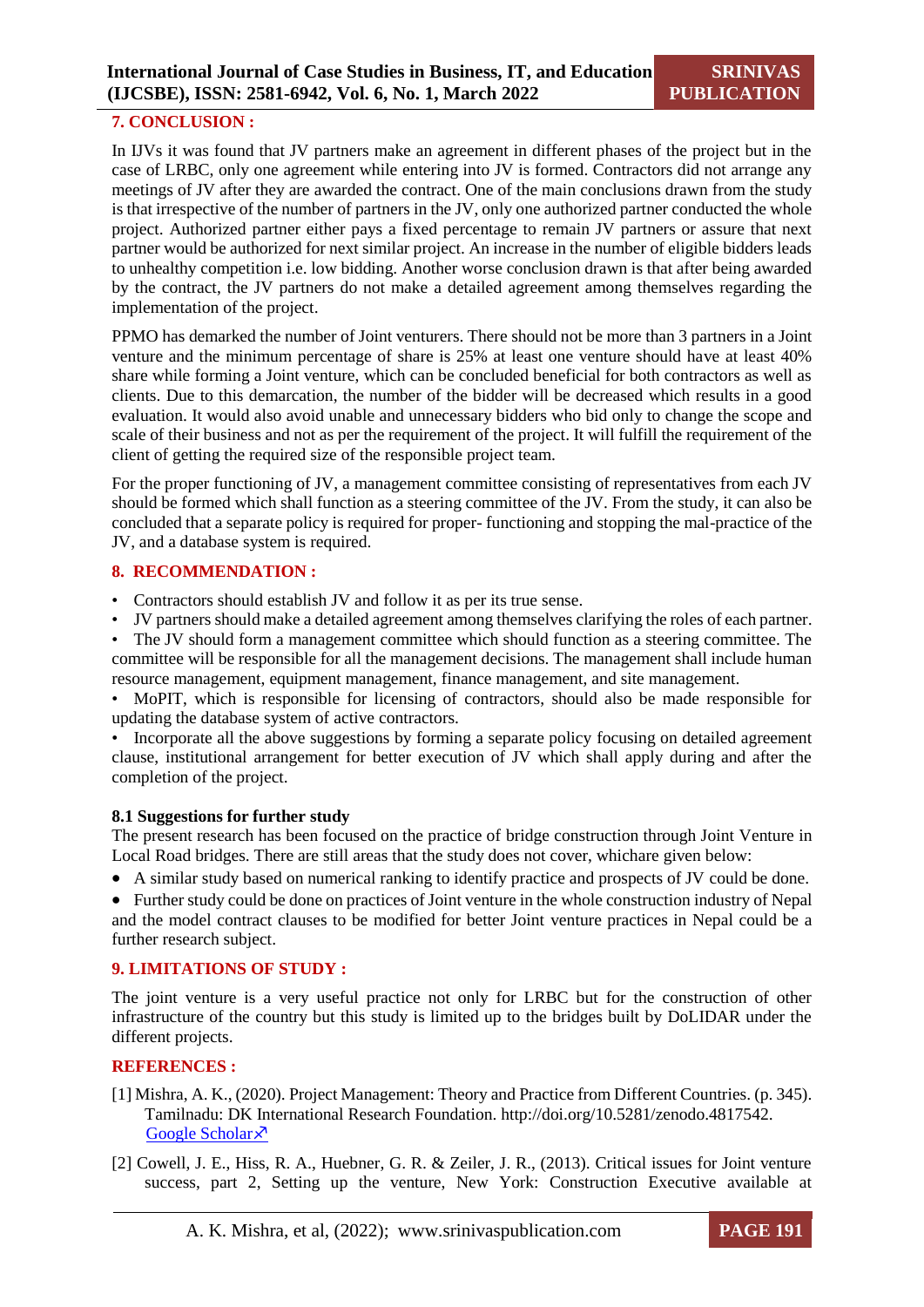http://constructionexec.com/article/critical-issues-for-joint-venture-success-part-2-setting-up-theventure accessed on 22/03/2022.

- [3] Monios, J., & Bergqvist, R. (2015). Using a "virtual joint venture" to facilitate the adoption of intermodal transport. *Supply Chain Management: An International Journa, 20*(5), 534-548. DOI: 10.1108/SCM-02-2015-0051. [Google Scholar](https://www.emerald.com/insight/content/doi/10.1108/SCM-02-2015-0051/full/html) ×
- [4] Frank, (2011). Joint Venture Agreement Construction Project. [Online] Available at: a4architect.com [Accessed 2 November 2014].
- [5] Cheung, Yan (2009). Joint venture behaviour in construction industry an Australia case study. In Omoto, T, Hasan, S F, Rashid, K A, Preece, C N, & Kobayashi, K (Eds.) The Fifth International Conference on Multi-National Joint Ventures for Construction Works. Procurement & Project Delivery Systems Research Unit and Scholar Mind Publishing, Malaysia, pp. 1-8.
- [6] Hamimah, A. (2008). An Assessment of Risk Management in Joint Venture Projects in Malaysia. *Asian Social Science, 4*(6), 99-106. DOI:10.5539/ass.v4n6p99 [Google Scholar](https://pdfs.semanticscholar.org/cd25/562e1771362c7565bfd3c9ca3fcf276162a2.pdf) ×
- [7] Kamil, S., (2022). Law of Joint Ventures in India, India: Vinod Kothari & Company. Page 1-16. Available at www.scribd.com/doc/239649992/Law-of-Joint-Ventures-in-India-Article
- [8] Hamimah, A., Kassim, A. N. & Chong, H. Y., (2012). Success Factors on Joint Venture Projects for Indigenous Bumiputera Contractors in China. *Journal of Applied Sciences, 8*(8), 4113. [Google Scholar](https://espace.curtin.edu.au/handle/20.500.11937/40078) ×
- [9] Gale, A. & Luo, J., (2004). Factors affecting construction joint ventures in China. *International Journal of Project Management, 22*(1), 33-42. [Google Scholar](https://www.sciencedirect.com/science/article/pii/S0263786303000127) ×
- [10] Kotelnikov, V., (2010). 100 Joint ventures. [Online] Available at: http://www.1000ventures.com/business\_guide/jv\_failure\_reasons.html [Accessed 14 7 2015].
- [11] Farrell, P. E., (2013). Enterpreneur.com. [Online] Available at: http://www.entrepreneur.com/article/236987 [Accessed 8 6 2015].
- [12] Zhang, S., (2006). Risk Sharing in Joint Venture Projects, China: Business Information available at psa2.kuciv.kyoto-u.ac.jp/lab/images/stories/users/zhang/thesis.pdf accessed on 22/3/2022.
- [13] CIDB, (2004). Joint Venture Arrangements, Best Practice Guideline. 1 ed. Pretoria: CIDB available at http://toolkit.cidb.org.za/Shared%20Documents/DP2- S30%20CIDB%20BPG%20D2%20- %20Joint%20Venture%20Arrangements%20Edition%201.0.pdf accessed on 22/3/2022.
- [14] Julian, C. C. (2008). Joint venture conflict: The case of Thai international joint ventures. *Journal of Asia-Pacific Business*, *9*(1), 6-27. [Google Scholar](https://www.tandfonline.com/doi/abs/10.1080/10599230801971242) ×
- [15] Fey, C. F. & Beamish, P. W., (2000). Joint Venture Conflict: The case of Russian Joint Ventures. *International Business Review, 9*(4), 139-162. [Google Scholar](https://www.sciencedirect.com/science/article/pii/S0969593199000347) ×
- [16] Kale, V. V., Patil, S. S., Hiravennavar, A. R. & Kamane, S. K., (2010). Joint Venture in Construction Industru. *Journal of Mechanical and Civil Engineering, 2778*(1684), 60- 65. [Google Scholar](https://www.iosrjournals.org/iosr-jmce/papers/sicete(civil)-volume3/36.pdf)<sup> $\lambda$ </sup>
- [17] Norliana Sarpin1, Chia Yi Ling, Narimah Kasim, Hamidun Mohd Noh1, and Roshartini Omar (2019). Key Strategies in Undertaking International Construction Project: Contractors' Perspective. MATEC Web of Conferences, p.1-6. https://doi.org/10.1051/matecconf/2019
- [18] Roshan Saha and Soumya Bhowmick, (2020). Foreign Direct Investments in Indian States: The SDG Cornerstones, September 2020, available at https://www.orfonline.org/wp-